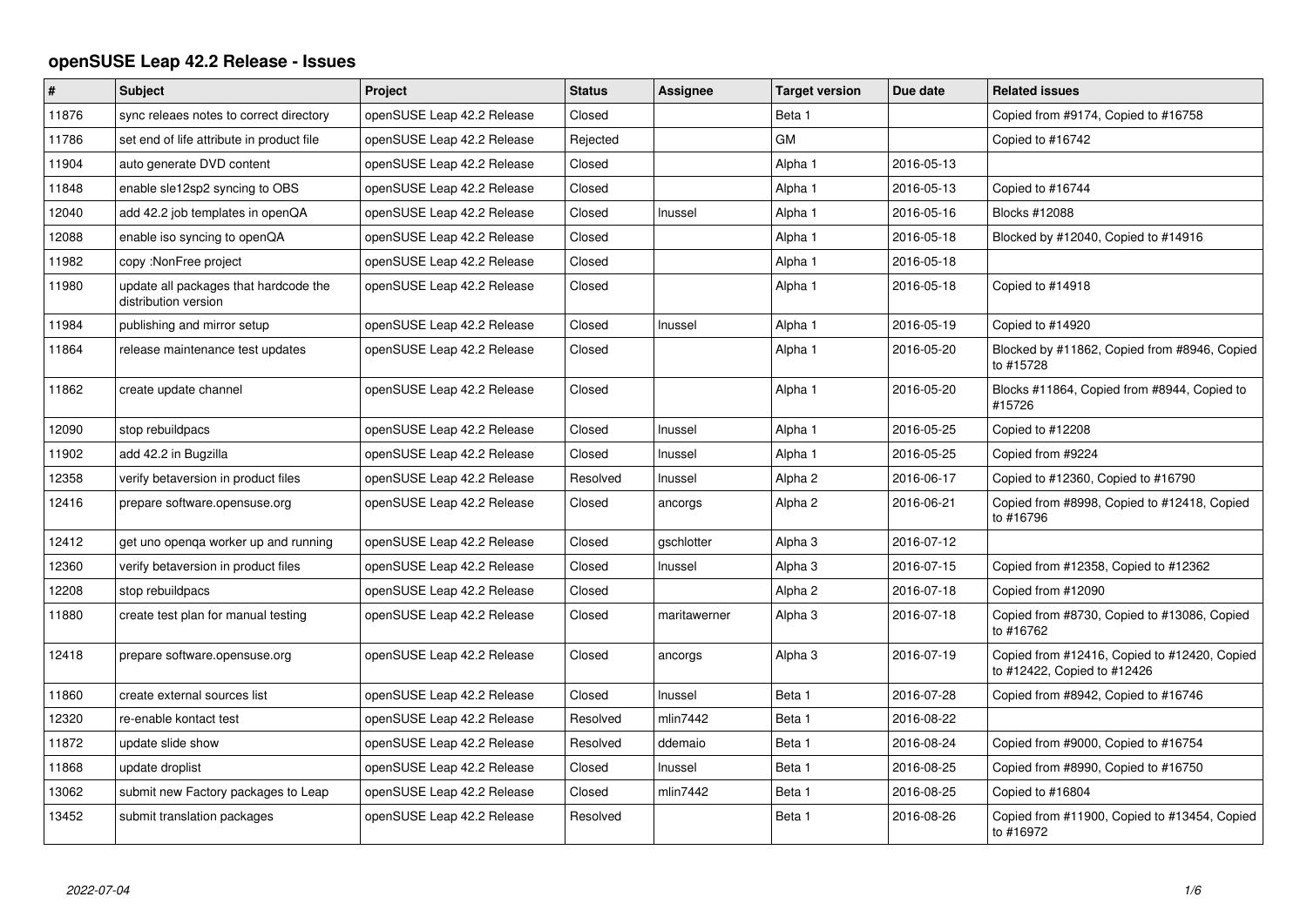| $\vert$ # | Subject                                                                   | Project                    | <b>Status</b> | <b>Assignee</b> | <b>Target version</b> | Due date   | <b>Related issues</b>                                                                         |
|-----------|---------------------------------------------------------------------------|----------------------------|---------------|-----------------|-----------------------|------------|-----------------------------------------------------------------------------------------------|
| 13226     | create repo-md, ARCHIVES.gz,<br>ChangeLog, Is-IR.gz etc                   | openSUSE Leap 42.2 Release | Closed        | Inussel         | Beta 1                | 2016-08-26 | Copied from #3450, Copied to #16832                                                           |
| 12362     | verify betaversion in product files                                       | openSUSE Leap 42.2 Release | Resolved      | Inussel         | Beta 1                | 2016-08-26 | Copied from #12360, Copied to #12364                                                          |
| 12420     | prepare software.opensuse.org                                             | openSUSE Leap 42.2 Release | Closed        | ancorgs         | Beta 1                | 2016-08-30 | Copied from #12418                                                                            |
| 11866     | add 42.2 to OBS distributions                                             | openSUSE Leap 42.2 Release | Closed        | adrianSuSE      | Beta 1                | 2016-08-31 | Copied from #8948, Copied to #16748                                                           |
| 13224     | Publish announcement of Beta 1                                            | openSUSE Leap 42.2 Release | Closed        | ddemaio         | Beta 1                | 2016-08-31 | Copied from #3440, Copied to #16830                                                           |
| 13078     | verify piwik works                                                        | openSUSE Leap 42.2 Release | Resolved      | ddemaio         | Beta 1                | 2016-08-31 | Copied from #11884, Copied to #13080, Copied<br>to #13082, Copied to #13084, Copied to #16808 |
| 13076     | Call for testing - BetaPizza Parties                                      | openSUSE Leap 42.2 Release | Closed        | ddemaio         | Beta 1                | 2016-08-31 | Copied from #3438, Copied to #16806                                                           |
| 12784     | update roadmap                                                            | openSUSE Leap 42.2 Release | Closed        | Inussel         | Beta 1                | 2016-08-31 | Copied to #12786, Copied to #16800                                                            |
| 13086     | create test plan for manual testing                                       | openSUSE Leap 42.2 Release | Closed        | maritawerner    | Beta 1                | 2016-08-31 | Copied from #11880, Copied to #13088, Copied<br>to #13090, Copied to #13092, Copied to #16816 |
| 13274     | send deadline reminder                                                    | openSUSE Leap 42.2 Release | Closed        | Inussel         | Beta 2                | 2016-09-09 | Copied to #13632                                                                              |
| 13254     | check which packages turned into a fork                                   | openSUSE Leap 42.2 Release | Resolved      | dimstar         | Beta 2                | 2016-09-13 | Copied to #16842                                                                              |
| 13506     | figure out what to do about yast self<br>updates                          | openSUSE Leap 42.2 Release | Closed        | Inussel         |                       | 2016-09-14 |                                                                                               |
| 13190     | translate plasma-pk-updates                                               | openSUSE Leap 42.2 Release | Closed        |                 | Beta 2                | 2016-09-15 | Copied to #16828                                                                              |
| 11882     | get signed shim                                                           | openSUSE Leap 42.2 Release | Closed        | jsegitz         | Beta 2                | 2016-09-15 | Copied from #8988, Copied to #16764                                                           |
| 13260     | <b>Security Audit</b>                                                     | openSUSE Leap 42.2 Release | Resolved      | msmeissn        | Beta 2                | 2016-09-15 | Copied to #13262, Copied to #16846                                                            |
| 13454     | submit translation packages                                               | openSUSE Leap 42.2 Release | Closed        | keichwa         | Beta 2                | 2016-09-16 | Copied from #13452, Copied to #13634, Copied<br>to #16974                                     |
| 11874     | Create release counter                                                    | openSUSE Leap 42.2 Release | Closed        |                 | Beta 2                | 2016-09-21 | Copied from #9066, Copied to #16756                                                           |
| 11878     | call for translation                                                      | openSUSE Leap 42.2 Release | Closed        | AdaLovelace     | Beta 2                | 2016-09-21 | Copied from #8708, Copied to #16760                                                           |
| 13080     | verify piwik works                                                        | openSUSE Leap 42.2 Release | Closed        | ddemaio         | Beta 2                | 2016-09-21 | Copied from #13078, Copied to #13628, Copied<br>to #16810                                     |
| 12786     | update roadmap                                                            | openSUSE Leap 42.2 Release | Closed        | Inussel         | Beta 2                | 2016-09-21 | Copied from #12784, Copied to #12788, Copied<br>to #13626                                     |
| 13088     | create test plan for manual testing                                       | openSUSE Leap 42.2 Release | Closed        | maritawerner    | Beta 2                | 2016-09-21 | Copied from #13086, Copied to #13630                                                          |
| 13102     | tell nvidia packager to upload drivers                                    | openSUSE Leap 42.2 Release | Closed        | sndirsch        | Beta 2                | 2016-09-21 | Copied from #4232, Copied to #16824                                                           |
| 12422     | prepare software.opensuse.org                                             | openSUSE Leap 42.2 Release | Closed        | ancorgs         | Beta 2                | 2016-09-22 | Copied from #12418, Copied to #13624                                                          |
| 12364     | verify betaversion in product files                                       | openSUSE Leap 42.2 Release | Closed        |                 | Beta 2                | 2016-09-23 | Copied from #12362, Copied to #12366, Copied<br>to #13622                                     |
| 13632     | send deadline reminder                                                    | openSUSE Leap 42.2 Release | Closed        | Inussel         | Beta 3                | 2016-09-26 | Copied from #13274, Copied to #14154                                                          |
| 11894     | make sure test updates are in the patterns                                | openSUSE Leap 42.2 Release | Closed        |                 | RC <sub>1</sub>       | 2016-09-29 | Copied from #9012, Copied to #16776                                                           |
| 13344     | Publish an article asking people to help<br>promote the upcoming release. | openSUSE Leap 42.2 Release | Rejected      | ddemaio         | GA                    | 2016-09-29 | Copied from #9126, Copied to #16886                                                           |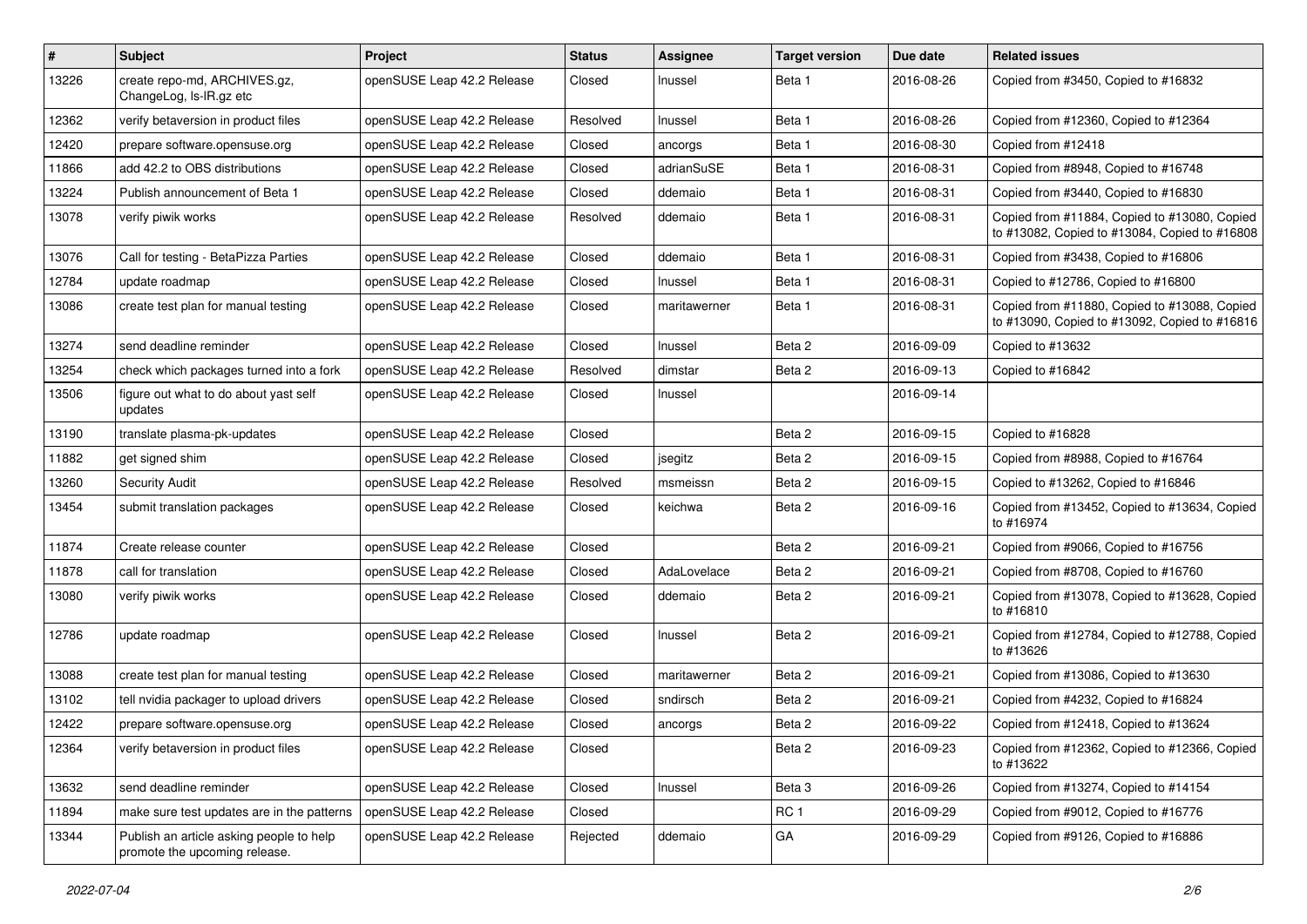| $\vert$ # | <b>Subject</b>                                   | Project                    | <b>Status</b> | Assignee     | <b>Target version</b> | Due date   | <b>Related issues</b>                                                      |
|-----------|--------------------------------------------------|----------------------------|---------------|--------------|-----------------------|------------|----------------------------------------------------------------------------|
| 13622     | verify betaversion in product files              | openSUSE Leap 42.2 Release | Closed        | Inussel      | Beta <sub>3</sub>     | 2016-09-30 | Copied from #12364, Copied to #16984                                       |
| 13512     | disable Factory submitter                        | openSUSE Leap 42.2 Release | Closed        | mlin7442     | Beta 3                | 2016-09-30 | Copied to #16978                                                           |
| 13634     | submit translation packages                      | openSUSE Leap 42.2 Release | Closed        | stknorr      | Beta 3                | 2016-09-30 | Copied from #13454, Copied to #16994                                       |
| 13548     | update OpenSUSE_Localization_Teams               | openSUSE Leap 42.2 Release | Resolved      | AdaLovelace  | Beta <sub>3</sub>     | 2016-10-02 | Copied to #16982                                                           |
| 13546     | update openSUSE: Localization guide              | openSUSE Leap 42.2 Release | Resolved      | AdaLovelace  | Beta 3                | 2016-10-02 | Copied to #16980                                                           |
| 13624     | prepare software.opensuse.org                    | openSUSE Leap 42.2 Release | Closed        | ancorgs      | Beta 3                | 2016-10-05 | Copied from #12422, Copied to #16986                                       |
| 13628     | verify piwik works                               | openSUSE Leap 42.2 Release | Closed        |              | Beta <sub>3</sub>     | 2016-10-06 | Copied from #13080, Copied to #16990                                       |
| 11898     | make sure nvidia packager is available for<br>GA | openSUSE Leap 42.2 Release | Closed        |              | RC <sub>1</sub>       | 2016-10-06 | Copied from #9110, Copied to #16780                                        |
| 13626     | update roadmap                                   | openSUSE Leap 42.2 Release | Closed        | Inussel      | Beta 3                | 2016-10-06 | Copied from #12786, Copied to #16988                                       |
| 13630     | create test plan for manual testing              | openSUSE Leap 42.2 Release | Closed        | okurz        | Beta <sub>3</sub>     | 2016-10-06 | Copied from #13088, Copied to #16992                                       |
| 13880     | enable openQA maintenance testing                | openSUSE Leap 42.2 Release | Resolved      | coolo        | Beta <sub>3</sub>     | 2016-10-07 | Copied to #16996                                                           |
| 14154     | send deadline reminder                           | openSUSE Leap 42.2 Release | Closed        | Inussel      | RC <sub>1</sub>       | 2016-10-11 | Copied from #13632, Copied to #14156                                       |
| 11870     | EULA review/update                               | openSUSE Leap 42.2 Release | Closed        |              | RC <sub>1</sub>       | 2016-10-13 | Copied from #8994, Copied to #16752                                        |
| 11900     | submit translation packages                      | openSUSE Leap 42.2 Release | Closed        | keichwa      | RC <sub>1</sub>       | 2016-10-13 | Copied from #9170, Copied to #13452, Copied<br>to #14090, Copied to #16782 |
| 11896     | merge back maintenance updates                   | openSUSE Leap 42.2 Release | Closed        |              | RC <sub>1</sub>       | 2016-10-14 | Copied from #9014, Copied to #16778                                        |
| 11888     | ask community to add repo xml                    | openSUSE Leap 42.2 Release | Closed        |              | RC <sub>1</sub>       | 2016-10-14 | Copied from #9002, Copied to #16770                                        |
| 12366     | remove betaversion in product files              | openSUSE Leap 42.2 Release | Closed        | Inussel      | RC <sub>1</sub>       | 2016-10-14 | Copied from #12364, Copied to #16792                                       |
| 12794     | fix upgrade instructions for /var/cache          | openSUSE Leap 42.2 Release | Closed        |              | GA                    | 2016-10-15 |                                                                            |
| 12788     | update roadmap                                   | openSUSE Leap 42.2 Release | Closed        |              | RC <sub>1</sub>       | 2016-10-18 | Copied from #12786, Copied to #12790                                       |
| 11886     | prepare software.opensuse.org                    | openSUSE Leap 42.2 Release | Closed        | ancorgs      | RC <sub>1</sub>       | 2016-10-18 | Copied from #8998, Copied to #16768                                        |
| 11884     | verify piwik works                               | openSUSE Leap 42.2 Release | Resolved      | ddemaio      | RC <sub>1</sub>       | 2016-10-18 | Copied from #8996, Copied to #13078                                        |
| 11890     | make counter.o.o/link point to new portal        | openSUSE Leap 42.2 Release | Closed        | gschlotter   | RC <sub>1</sub>       | 2016-10-18 | Copied from #9004, Copied to #16772                                        |
| 14092     | release manager checklist                        | openSUSE Leap 42.2 Release | Closed        | Inussel      | RC <sub>1</sub>       | 2016-10-18 | Copied to #14600                                                           |
| 13090     | create test plan for manual testing              | openSUSE Leap 42.2 Release | Closed        | maritawerner | RC <sub>1</sub>       | 2016-10-18 | Copied from #13086                                                         |
| 13318     | create basic wiki structure for new release      | openSUSE Leap 42.2 Release | Resolved      | AdaLovelace  | GA                    | 2016-10-20 | Copied from #9036, Copied to #16862                                        |
| 14232     | verify release counters for update               | openSUSE Leap 42.2 Release | Closed        | Inussel      | RC <sub>2</sub>       | 2016-10-20 | Copied to #17006                                                           |
| 14262     | remove betatest macro from priconf               | openSUSE Leap 42.2 Release | Closed        | mlin7442     | RC <sub>2</sub>       | 2016-10-21 | Copied to #17008                                                           |
| 13262     | Security Audit                                   | openSUSE Leap 42.2 Release | Closed        | msmeissn     | RC <sub>1</sub>       | 2016-10-24 | Copied from #13260, Copied to #13264, Copied<br>to #16848                  |
| 14156     | send deadline reminder                           | openSUSE Leap 42.2 Release | Closed        | Inussel      | RC <sub>2</sub>       | 2016-10-25 | Copied from #14154                                                         |
| 13328     | marketing brainstorm session                     | openSUSE Leap 42.2 Release | Resolved      | ddemaio      | GA                    | 2016-10-26 | Copied from #8714, Copied to #16870                                        |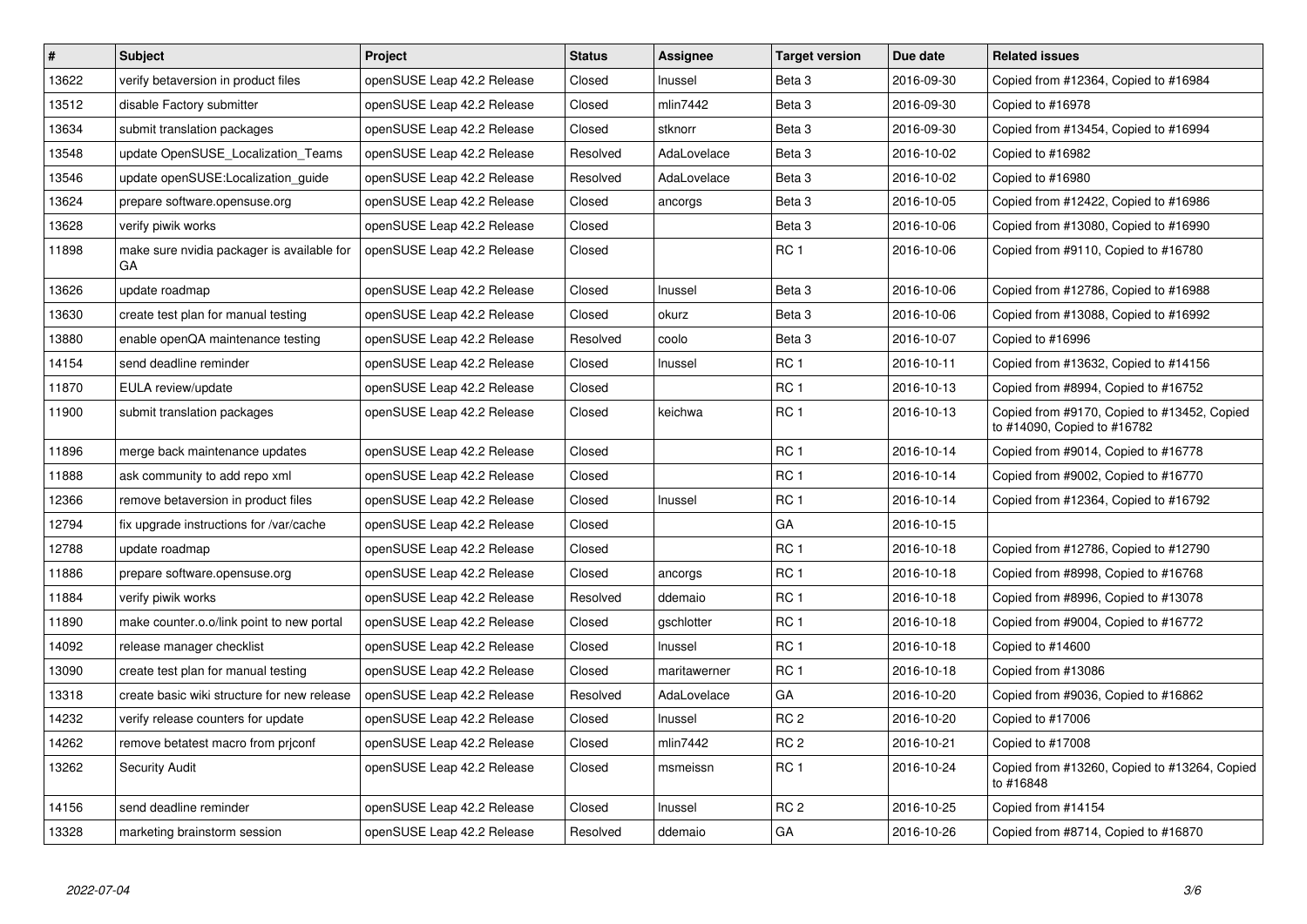| $\vert$ # | Subject                                                                  | <b>Project</b>             | <b>Status</b> | Assignee       | <b>Target version</b> | Due date   | <b>Related issues</b>                                     |
|-----------|--------------------------------------------------------------------------|----------------------------|---------------|----------------|-----------------------|------------|-----------------------------------------------------------|
| 14090     | submit translation packages                                              | openSUSE Leap 42.2 Release | Closed        | keichwa        | RC <sub>2</sub>       | 2016-10-28 | Copied from #11900, Copied to #14660, Copied<br>to #17000 |
| 11892     | osp addon dvd                                                            | openSUSE Leap 42.2 Release | Rejected      |                | RC <sub>1</sub>       | 2016-10-31 | Copied from #9010, Copied to #16774                       |
| 12790     | update roadmap                                                           | openSUSE Leap 42.2 Release | Closed        |                | RC <sub>2</sub>       | 2016-11-02 | Copied from #12788, Copied to #12792                      |
| 12426     | prepare software.opensuse.org                                            | openSUSE Leap 42.2 Release | Closed        | ancorgs        | RC <sub>2</sub>       | 2016-11-02 | Copied from #12418, Copied to #16798                      |
| 14556     | enable OBS: Maintained attribute in<br>:Update project                   | openSUSE Leap 42.2 Release | Resolved      | AndreasStieger | RC <sub>2</sub>       | 2016-11-02 | Copied to #17012                                          |
| 13082     | verify piwik works                                                       | openSUSE Leap 42.2 Release | Closed        | ddemaio        | RC <sub>2</sub>       | 2016-11-02 | Copied from #13078, Copied to #16812                      |
| 14600     | release manager checklist                                                | openSUSE Leap 42.2 Release | Closed        | Inussel        | RC <sub>2</sub>       | 2016-11-02 | Copied from #14092, Copied to #14602, Copied<br>to #17014 |
| 13092     | create test plan for manual testing                                      | openSUSE Leap 42.2 Release | Resolved      | okurz          | RC <sub>2</sub>       | 2016-11-02 | Copied from #13086                                        |
| 13096     | announce GM deadline internally                                          | openSUSE Leap 42.2 Release | Closed        |                | GM                    | 2016-11-04 | Copied from #4016, Copied to #16818                       |
| 13392     | Get feedback on the draft press announce                                 | openSUSE Leap 42.2 Release | Resolved      | ddemaio        | GA                    | 2016-11-04 | Copied from #9082, Copied to #16924                       |
| 13390     | Create a draft press announcement                                        | openSUSE Leap 42.2 Release | Resolved      | ddemaio        | GA                    | 2016-11-04 | Copied from #9080, Copied to #16922                       |
| 13342     | Adapt http://mirrors.opensuse.org to list<br>the new release             | openSUSE Leap 42.2 Release | Resolved      | gschlotter     | GA                    | 2016-11-05 | Copied from #8772, Copied to #16884                       |
| 14206     | openSUSE-EULAs up to date                                                | openSUSE Leap 42.2 Release | Closed        | Inussel        | RC <sub>2</sub>       | 2016-11-06 | Copied to #17004                                          |
| 13402     | Write 'reviewers guide', the mail for the<br>press                       | openSUSE Leap 42.2 Release | Resolved      | ddemaio        | GA                    | 2016-11-07 | Copied from #9092, Copied to #16934                       |
| 13396     | Get quotes from important people                                         | openSUSE Leap 42.2 Release | Resolved      | ddemaio        | GA                    | 2016-11-07 | Copied from #9086, Copied to #16928                       |
| 13240     | evaluate results of manual testing with<br>release manager               | openSUSE Leap 42.2 Release | Closed        |                | <b>GM</b>             | 2016-11-08 | Copied from #9308, Copied to #16840                       |
| 13238     | call to update release notes                                             | openSUSE Leap 42.2 Release | Closed        | AdaLovelace    | GM                    | 2016-11-08 | Copied from #9292, Copied to #16838                       |
| 14660     | submit translation packages                                              | openSUSE Leap 42.2 Release | Closed        | keichwa        | <b>GM</b>             | 2016-11-08 | Copied from #14090, Copied to #17018                      |
| 13438     | release party poster                                                     | openSUSE Leap 42.2 Release | Closed        |                | GA                    | 2016-11-09 | Copied from #9050, Copied to #16964                       |
| 13234     | merge back maintenance updates                                           | openSUSE Leap 42.2 Release | Closed        |                | GM                    | 2016-11-09 | Copied from #9016, Copied to #16836                       |
| 13232     | remove test updates from the patterns                                    | openSUSE Leap 42.2 Release | Closed        |                | <b>GM</b>             | 2016-11-09 | Copied from #4042, Copied to #16834                       |
| 13434     | Update release party wiki pages                                          | openSUSE Leap 42.2 Release | Resolved      | AdaLovelace    | GA                    | 2016-11-09 | Copied from #9046, Copied to #16960                       |
| 13436     | Create event pages on Facebook,<br>Google+                               | openSUSE Leap 42.2 Release | Rejected      | ddemaio        | GA                    | 2016-11-09 | Copied from #9048, Copied to #16962                       |
| 13432     | Write release party invitation article                                   | openSUSE Leap 42.2 Release | Resolved      | ddemaio        | GA                    | 2016-11-09 | Copied from #9044, Copied to #16958                       |
| 13430     | <b>Release Parties</b>                                                   | openSUSE Leap 42.2 Release | Resolved      | ddemaio        | GA                    | 2016-11-09 | Copied from #9042, Copied to #16956                       |
| 13418     | Gather info from major pieces of our<br>release onto Major_features page | openSUSE Leap 42.2 Release | Rejected      | ddemaio        | GA                    | 2016-11-09 | Copied from #9108, Copied to #16950                       |
| 13416     | Add features from distrowatch                                            | openSUSE Leap 42.2 Release | Rejected      | ddemaio        | GA                    | 2016-11-09 | Copied from #9106, Copied to #16948                       |
| 13414     | Get technical review                                                     | openSUSE Leap 42.2 Release | Resolved      | ddemaio        | $\mathsf{GA}$         | 2016-11-09 | Copied from #9104, Copied to #16946                       |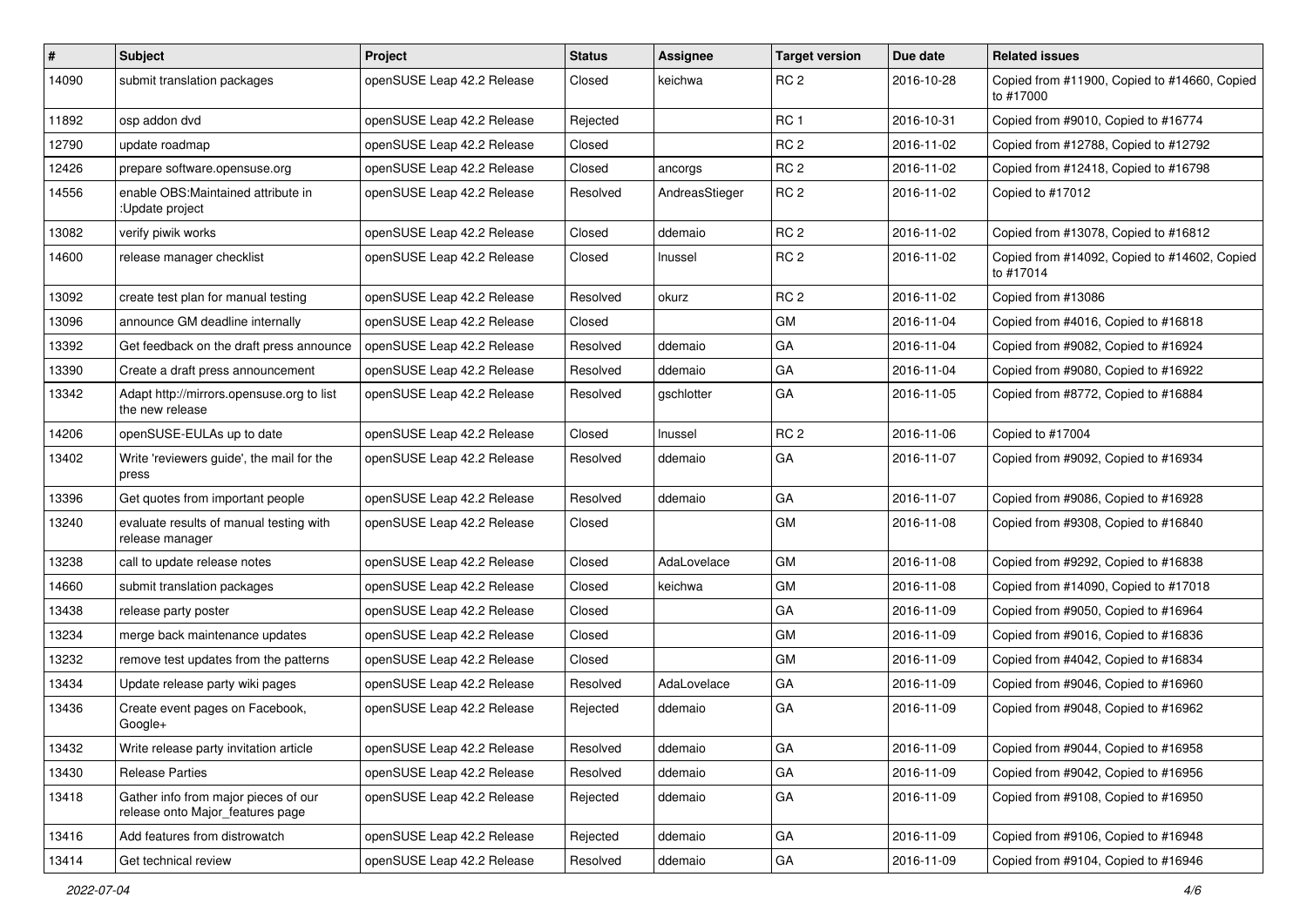| $\vert$ # | Subject                                                                                 | <b>Project</b>             | <b>Status</b> | Assignee    | <b>Target version</b> | Due date   | <b>Related issues</b>               |
|-----------|-----------------------------------------------------------------------------------------|----------------------------|---------------|-------------|-----------------------|------------|-------------------------------------|
| 13412     | Get features page finished                                                              | openSUSE Leap 42.2 Release | Resolved      | ddemaio     | GA                    | 2016-11-09 | Copied from #9102, Copied to #16944 |
| 13410     | Move Major Features to feature guide<br>page                                            | openSUSE Leap 42.2 Release | Resolved      | ddemaio     | GA                    | 2016-11-09 | Copied from #9100, Copied to #16942 |
| 13408     | Write the Feature Guide                                                                 | openSUSE Leap 42.2 Release | Resolved      | ddemaio     | GA                    | 2016-11-09 | Copied from #9098, Copied to #16940 |
| 13404     | Assemble press kit.                                                                     | openSUSE Leap 42.2 Release | Resolved      | ddemaio     | GA                    | 2016-11-09 | Copied from #9094, Copied to #16936 |
| 13394     | Let our PR Agencies have one last look at<br>the announcement                           | openSUSE Leap 42.2 Release | Rejected      | ddemaio     | GA                    | 2016-11-09 | Copied from #9084, Copied to #16926 |
| 13388     | Write Press Announcement                                                                | openSUSE Leap 42.2 Release | Resolved      | ddemaio     | GA                    | 2016-11-09 | Copied from #9078, Copied to #16920 |
| 13386     | Write community announcement for<br>news.o.o                                            | openSUSE Leap 42.2 Release | Resolved      | ddemaio     | GA                    | 2016-11-09 | Copied from #9076, Copied to #16918 |
| 13384     | Get screenshots taken                                                                   | openSUSE Leap 42.2 Release | Resolved      | ddemaio     | GA                    | 2016-11-09 | Copied from #9074, Copied to #16916 |
| 13420     | translate release announcement                                                          | openSUSE Leap 42.2 Release | Closed        |             | GA                    | 2016-11-11 | Copied from #9138, Copied to #16952 |
| 13350     | make GM images available                                                                | openSUSE Leap 42.2 Release | Closed        |             | GA                    | 2016-11-11 | Copied from #9142, Copied to #16892 |
| 13338     | tell maintenance&security about GM                                                      | openSUSE Leap 42.2 Release | Closed        |             | GA                    | 2016-11-11 | Copied from #8726, Copied to #16880 |
| 13334     | sync the release to the mirrors                                                         | openSUSE Leap 42.2 Release | Closed        |             | GA                    | 2016-11-11 | Copied from #8722, Copied to #16876 |
| 13100     | Send Gold Master announcement for<br>developers                                         | openSUSE Leap 42.2 Release | Closed        |             | GM                    | 2016-11-11 | Copied from #4088, Copied to #16822 |
| 13098     | check manual was generated for OSP                                                      | openSUSE Leap 42.2 Release | Closed        |             | GM                    | 2016-11-11 | Copied from #4084, Copied to #16820 |
| 13360     | adjust knapsack for GM                                                                  | openSUSE Leap 42.2 Release | Closed        | aplanas     | GA                    | 2016-11-11 | Copied from #9152, Copied to #16898 |
| 13406     | send press kit                                                                          | openSUSE Leap 42.2 Release | Resolved      | ddemaio     | GA                    | 2016-11-11 | Copied from #9096, Copied to #16938 |
| 13364     | notify mirror admins                                                                    | openSUSE Leap 42.2 Release | Resolved      | Inussel     | GA                    | 2016-11-11 | Copied from #9382, Copied to #16902 |
| 13104     | <b>IPRQ</b>                                                                             | openSUSE Leap 42.2 Release | Closed        | Inussel     | GM                    | 2016-11-11 | Copied from #4086, Copied to #16826 |
| 13314     | install Leap 42.2 wiki pages as default                                                 | openSUSE Leap 42.2 Release | Closed        |             | GA                    | 2016-11-13 | Copied from #9032, Copied to #16858 |
| 13320     | fix upgrade instructions in wiki                                                        | openSUSE Leap 42.2 Release | Resolved      | AdaLovelace | GA                    | 2016-11-13 | Copied from #9038, Copied to #16864 |
| 13310     | move previous release to archive                                                        | openSUSE Leap 42.2 Release | Resolved      | AdaLovelace | GA                    | 2016-11-13 | Copied from #9028, Copied to #16854 |
| 13450     | Create social media backgrounds and<br>badges                                           | openSUSE Leap 42.2 Release | Closed        |             | GA                    | 2016-11-14 | Copied from #9068, Copied to #16696 |
| 13448     | translate social media messages                                                         | openSUSE Leap 42.2 Release | Closed        |             | GA                    | 2016-11-14 | Copied from #9060, Copied to #16970 |
| 13332     | find external BT seeders                                                                | openSUSE Leap 42.2 Release | Closed        |             | GA                    | 2016-11-14 | Copied from #8718                   |
| 13330     | remind opensuse.org admins of release                                                   | openSUSE Leap 42.2 Release | Closed        |             | GA                    | 2016-11-14 | Copied from #8716, Copied to #16872 |
| 13444     | Make sure we have the right people<br>prepared to send out the social media<br>messages | openSUSE Leap 42.2 Release | Resolved      | ddemaio     | GA                    | 2016-11-14 | Copied from #9056, Copied to #16968 |
| 13440     | Social media marketing                                                                  | openSUSE Leap 42.2 Release | Resolved      | ddemaio     | GA                    | 2016-11-14 | Copied from #9052, Copied to #16694 |
| 13346     | Update the rsync modules to include new<br>ISO and repo                                 | openSUSE Leap 42.2 Release | Closed        | gschlotter  | GA                    | 2016-11-14 | Copied from #9128, Copied to #16888 |